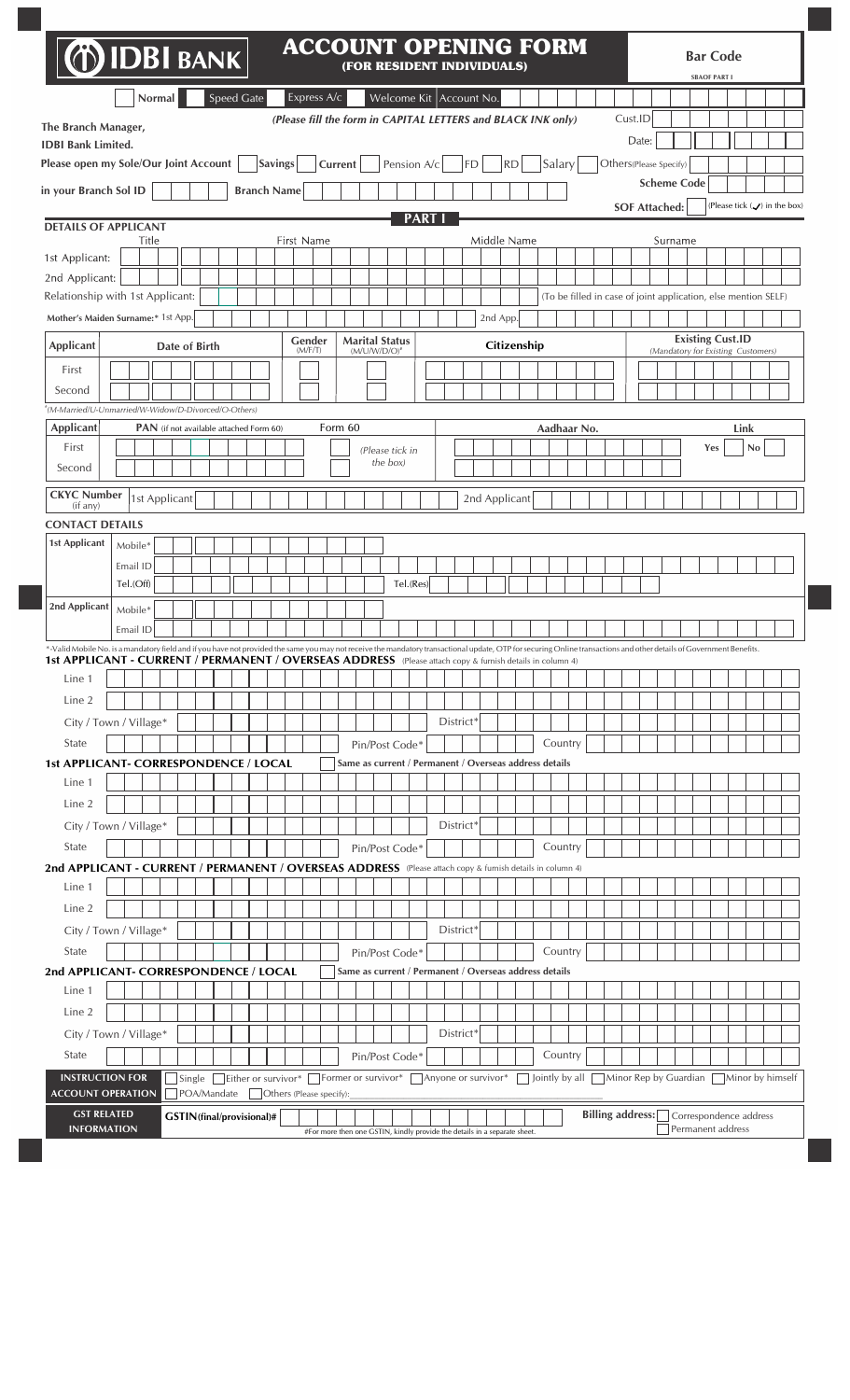| INITIAL PAYMENT DETAILS (FOR SAVINGS / CURRENT)                                                                                                                                                                                                                                                                                                                                                   |                                                              |
|---------------------------------------------------------------------------------------------------------------------------------------------------------------------------------------------------------------------------------------------------------------------------------------------------------------------------------------------------------------------------------------------------|--------------------------------------------------------------|
| Transfer from a/c no.<br>Amount<br>Cash                                                                                                                                                                                                                                                                                                                                                           |                                                              |
| drawn on<br>dated<br>bank,<br>**Cheque no.                                                                                                                                                                                                                                                                                                                                                        | branch                                                       |
| (All Cheques for initial payment amount, will be drawn in favour of "IDBI Bank Ltd. - Customer Name") **will be accepted only with a self-signed cheque.                                                                                                                                                                                                                                          |                                                              |
| and/or Term Deposit Account ₹<br>Amount to be deposited in Savings / Currents Account $\bar{\tau}$                                                                                                                                                                                                                                                                                                |                                                              |
| Term Deposit A/c:<br>Period<br>Year(s)<br>Month(s)<br>Amount ₹<br><b>Interest Payment</b><br>At Maturity (Cumulative)<br>Monthly (Discounted)<br>Quarterly<br>Annual<br><b>Floating Interest Rate</b><br>Quarterly Payment                                                                                                                                                                        | Day(s) Rate of Interest<br>At Maturity (Cumulative)          |
| Auto renew* principal<br>Auto renew* principal & interest<br>Auto renew* ₹<br><b>MATURITY / PAYMENT INSTRUCTIONS</b>                                                                                                                                                                                                                                                                              |                                                              |
| By credit to 1st applicant's operative account<br>Auto renew for period:                                                                                                                                                                                                                                                                                                                          | D<br>М<br>D                                                  |
| By Payorder / Demand Draft<br>Pay principal & interest<br>Pay principal                                                                                                                                                                                                                                                                                                                           | Year(s)<br>Day(s)<br>Month(s)                                |
| Sweep in Savings Account: in case of insufficient balance in my savings account no.                                                                                                                                                                                                                                                                                                               |                                                              |
| Please clear my cheque / allow withdrawal by transferring funds to my savings account by breaking units of my/our fixed deposits. (Not applicable in case of Tax Saving FD & RD)<br>We jointly agree and authorize IDBI Bank Ltd to, pay the principal along with interest and permit premature withdrawals of the fixed deposit(s) booked on written instruction                                 |                                                              |
| from any one of us, any day before the maturity date.                                                                                                                                                                                                                                                                                                                                             | (*Renewal will be done at the then prevailing interest rate) |
| <b>DELIVERABLES/CHANNEL SERVICES</b><br>Chequebook<br><b>Internet Banking</b><br><b>Mobile Banking</b><br><b>Phone Banking</b><br>Passbook<br><b>SMS Alerts</b>                                                                                                                                                                                                                                   | Debit-cum-ATM Card:                                          |
| <b>Statement</b> (by e-mail only)<br>Please indicate the name to be embossed on the card Primary Card Applicant Name:                                                                                                                                                                                                                                                                             | <b>Domestic</b><br><b>International</b>                      |
|                                                                                                                                                                                                                                                                                                                                                                                                   |                                                              |
| <b>NOMINATION (Fill Form DA-1)</b><br><b>I WANT TO NOMINATE, AS UNDER</b><br><b>I DO NOT WISH TO NOMINATE</b>                                                                                                                                                                                                                                                                                     |                                                              |
| Nomination under section 45 ZA of the Banking Regulation Act, 1949 and Rule 2(1) of the Banking Companies (Nomination) Rules, 1985 in respect of bank deposits.<br>I/we nominate the following person to whom in the event of my/our/minors death, the amount of deposit in the above account may be returned by IDBI Bank Limited                                                                |                                                              |
| Name:                                                                                                                                                                                                                                                                                                                                                                                             | <b>Branch</b>                                                |
| Add:                                                                                                                                                                                                                                                                                                                                                                                              | Relationship with Depositor:                                 |
| State:<br>Pin Code:                                                                                                                                                                                                                                                                                                                                                                               |                                                              |
| As nominees is minor on this date, I/we appoint Mr./Mrs.                                                                                                                                                                                                                                                                                                                                          | to receive the                                               |
| amount of deposit in the account on behalf of the nominee in the event of my/our/minor's death during the minority of the nominee.<br>Relationship with Guardian:<br>(DD/MM/YYYY)<br>Nominee's Date of Birth:                                                                                                                                                                                     |                                                              |
| Guardian                                                                                                                                                                                                                                                                                                                                                                                          |                                                              |
| Add:<br>State:                                                                                                                                                                                                                                                                                                                                                                                    | Pin Code:                                                    |
| I/We would like to extend this nomination for other Deposits/Account(s) opened by me in the same name in future where request for such nominations are received through                                                                                                                                                                                                                           |                                                              |
| Internet/Mobile Banking Channels.<br>NAME(S) AND SIGNATURE(S) OF TWO WITNESSES (IF THUMB IMPRESSION OBTAINED)                                                                                                                                                                                                                                                                                     |                                                              |
|                                                                                                                                                                                                                                                                                                                                                                                                   |                                                              |
|                                                                                                                                                                                                                                                                                                                                                                                                   |                                                              |
| FOR CORPORATE PAYROLL ACCOUNT - To be filled for corporate salary accounts only (if applicable) -                                                                                                                                                                                                                                                                                                 | Signature of Depositor                                       |
| Corporate Name                                                                                                                                                                                                                                                                                                                                                                                    |                                                              |
| Corporate Lable                                                                                                                                                                                                                                                                                                                                                                                   |                                                              |
| Name of Designated official of the Co.                                                                                                                                                                                                                                                                                                                                                            |                                                              |
| Designation of the official                                                                                                                                                                                                                                                                                                                                                                       |                                                              |
| Reimbursement account: Yes<br>IN <sub>o</sub>                                                                                                                                                                                                                                                                                                                                                     |                                                              |
| Signature of the Authorised Company Official & Company Seal                                                                                                                                                                                                                                                                                                                                       |                                                              |
| <b>PART II</b>                                                                                                                                                                                                                                                                                                                                                                                    |                                                              |
| KNOW YOUR CUSTOMER (KYC) APPLICATION FORM - INDIVIDUAL<br>Important Instructions: A) Fields marked with '*' are mandatory fields. B) Please fill the form in CAPITAL LETTERS and BLACK INK only. C) Please fill the date in DD-MM-YYYY format.                                                                                                                                                    |                                                              |
| D) Please read section wise detailed guidelines/instructions at the end. E) Name should be exactly as per Proof of Identity, otherwise CKYC registration will fail. F) KYC number of applicant is<br>mandatory for update application. G) For particular section update, please tick $(y)$ in the box available before the section number and strike off the sections not required to be updated. |                                                              |
| <b>1. PERSONAL DETAILS</b>                                                                                                                                                                                                                                                                                                                                                                        |                                                              |
| <b>1st Applicant Details</b><br>Prefix<br><b>First Name</b><br>Middle Name<br>Name*(Same as ID proof)                                                                                                                                                                                                                                                                                             | Last Name                                                    |
| Maiden Name (If any*)                                                                                                                                                                                                                                                                                                                                                                             |                                                              |
| Father Name*                                                                                                                                                                                                                                                                                                                                                                                      |                                                              |
| Spouse Name (to be filled<br>in case of married, else keep blank)*                                                                                                                                                                                                                                                                                                                                |                                                              |
| Mother Name*                                                                                                                                                                                                                                                                                                                                                                                      |                                                              |
| 2nd Applicant Details<br>Middle Name<br>Prefix<br>First Name                                                                                                                                                                                                                                                                                                                                      | Last Name                                                    |
| Name*(Same as ID proof)                                                                                                                                                                                                                                                                                                                                                                           |                                                              |
| Maiden Name (If any*)<br>Father Name*                                                                                                                                                                                                                                                                                                                                                             |                                                              |
| Spouse Name (to be filled                                                                                                                                                                                                                                                                                                                                                                         |                                                              |
| in case of married, else keep blank)*<br>Mother Name*                                                                                                                                                                                                                                                                                                                                             |                                                              |
|                                                                                                                                                                                                                                                                                                                                                                                                   |                                                              |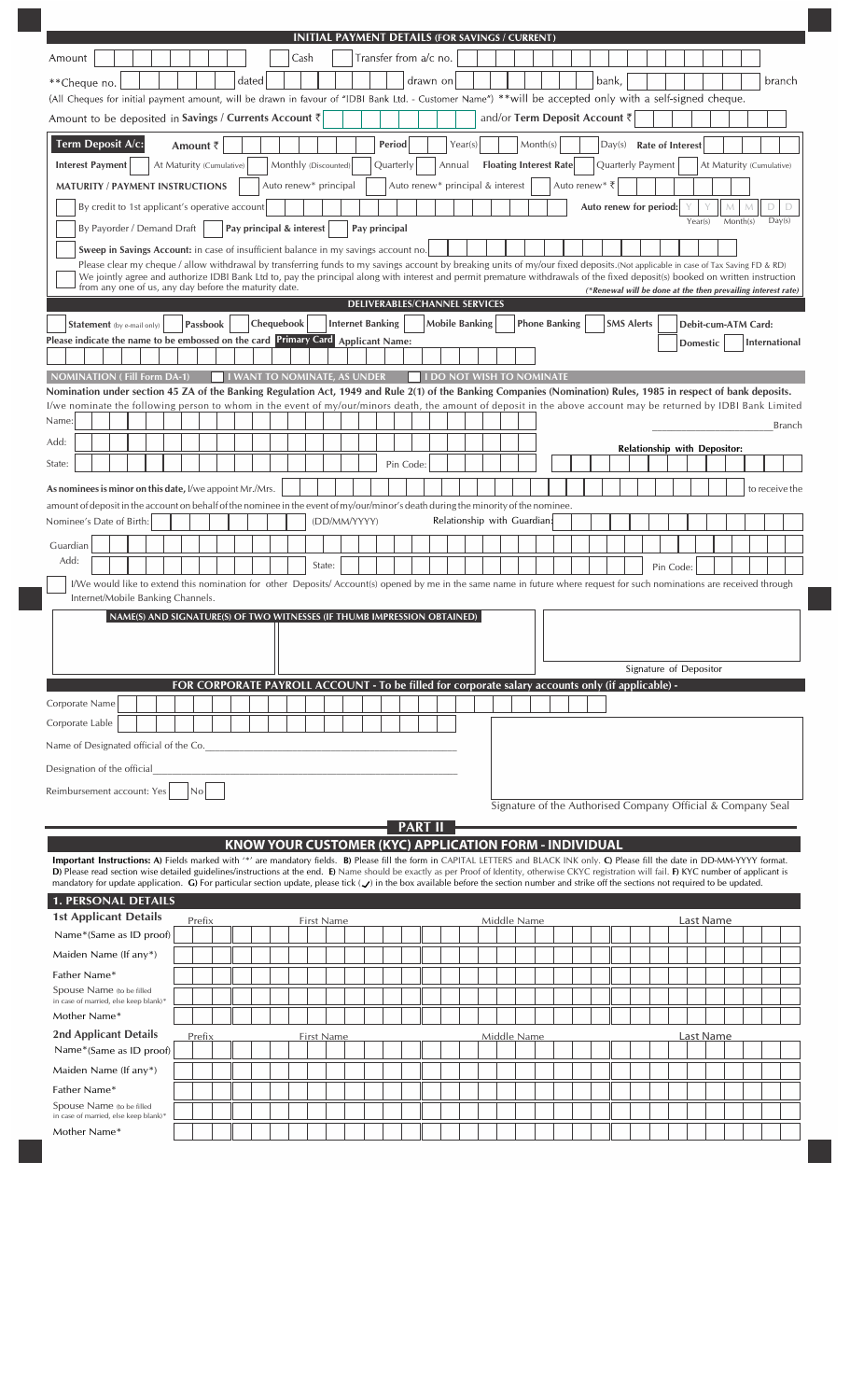| Number of Dependents*<br> Resident Individual    Non Resident Indian     Foreign National<br>Residential Status*<br>Person of Indian Origin<br>Person of Indian Origin<br>$\sqrt{\frac{SSC}{10}}$<br>$\Box$ HSC/12th<br>$\Box$ SSC/10th<br>$ $ > SSC/10th<br><b>□</b> Illiterate<br>$\Box$ > SSC/10th<br>Education*<br><b>Illiterate</b><br>Graduation& above<br>Graduation& above<br>Occupation Type*<br>Service (State Govt. Central Govt. Public Sector<br>$\Box$ Service $\Box$<br>State Govt. Central Govt. Public Sector<br>Service in Defence $\Box$ Private Sector)<br>Service in Defence Private Sector)<br>(□ Professional □ Self Employed □ Retired<br>$\Box$ Professional Self Employed Retired<br>Others<br>  Others<br>Housewife   Student<br>$\lambda$<br>$\exists$ Housewife $\Box$ Student<br>$\lambda$<br><b>Any other</b> (Please specify)<br><b>Business</b><br>Any other (Please specify)<br><b>Business</b><br>Name of organization*<br>(Not mandatory if self employed)<br>(if in service)<br>(if in service)<br>If self employed professional<br>CA/ICWA/Taxation/Finance<br>Doctor/Medical Profession<br>CA/ICWA/Taxation/Finance   Doctor/Medical Profession<br>Engineer/Architect/Technical   Lawyer/legal Profession<br>Engineer/Architect/Technical   Lawyer/legal Profession<br>consultant<br>Journalist   Artists / Writers   Share & Stock Broker<br>Journalist   Artists / Writers   Share & Stock Broker<br>Capital Market Maker   Others (Please specify)<br>Capital Market Maker $\Box$ Others (Please specify)<br>Sources of Income<br>$S$ alary   Business   Agriculture   Inheritance   Investment<br>$S$ alary   Business   Agriculture   Inheritance   Investment<br>Others (Please specify)<br>Others (Please specify)<br>Annual Income (INR)<br>Agri<br>Agri<br>Non-Agri<br>Non-Agri<br>$\Box$ Hindu $\Box$ Muslim $\Box$ Christian $\Box$ Buddhist $\Box$ Jain $\Box$ Jews<br>$\Box$ Hindu $\Box$ Muslim $\Box$ Christian $\Box$ Buddhist $\Box$ Jain $\Box$ Jews<br>Religion*<br>Neo Buddhist<br>Zoroastrian<br>Sikh<br>  Others<br>Neo Buddhist<br>$\Box$ Zoroastrian<br><b>Others</b><br>  Sikh<br>Category*<br>General   OBC   SC   ST<br>  General     OBC     SC     ST<br>Physically Handicapped Deaf<br>Physically Handicapped Deaf<br><b>Disability Status</b><br>Mentally Challenged<br>Mentally Challenged<br>Visually Handicapped $\Box$ Other Disability<br>Visually Handicapped $\Box$ Other Disability<br>Residence<br>Owned Leased Others (Please specify)<br>  Owned     Leased     Others (Please specify)<br>Transaction profile i.e. value of transaction likely to be routed through the account in a month/quarter/half year. In case of new firm sales tax return of the previous quarter or<br>$<$ ₹60, 000/-<br> ₹60, 000 - ₹1Lac<br>  $\gt$ ₹1 Lac - ₹5 Lac<br>$<$ ₹60, 000/-<br> ₹60, 000 - ₹1Lac<br>│  >₹1Lac - ₹5Lac<br>projected sales may be accepted.<br>>₹5Lac - ₹15Lac    >₹15Lac<br>>₹5Lac - ₹15Lac    >₹15Lac<br>Details of Branch Offices/allied<br>associate concerns and nature of<br>their business<br>2. RESIDENCE FOR TAX PURPOSES IN JURISDICTION(S) OUTSIDE INDIA (If"Yes" then mandatory to fill separate Addendum for Individuals under section 285BA of<br>the Income-Tax Act, 1961)<br>$\bigcap$ Yes $\bigcap$ No<br>Yes<br> No<br>PAN Card UID (Aadhaar)<br>PAN Card □ UID (Aadhaar)<br>3. PROOF OF IDENTITY (Pol)<br>Details of PAN / Passport / Aadhaar<br><b>Or</b> (Self attested copy at least one of the following Proof of Identity[PoI] needs to be submitted)<br><b>Or</b> (Self attested copy at least one of the following Proof of Identity[PoI] needs to be submitted)<br>furnished above and self attested<br>$\exists$ Passport<br>□ Voter ID Card<br>Driving Licence<br>Passport<br>Voter ID Card<br>Driving Licence<br>copy attached.)<br>$NREGA$ Job Card $\bigcap$ Others**<br>$NREGA$ Job Card<br>Others**<br>**any document notified by the<br>Simplified Measures A/c- Doc Type code<br>Simplified Measures A/c- Doc Type code<br>central govt.<br><b>Identity proof Number</b><br>Validity Date (Mandatory for<br>Driving Licence/Passport)<br>4. PROOF OF ADDRESS (PoA)<br>(Self attested copy at least one of the following Proof of Address [PoA] needs to be submitted for Current/Permanent/Overseas Address).<br>Address Type*<br>Residential<br>Business<br>Residential / Business<br><b>Business</b><br>Residential / Business<br>Residential<br>Registered Office<br>Registered Office<br>Unspecified<br>Unspecified<br>7 Passport □ Driving Licence □ UID (Aadhaar) □ Voter ID<br>Passport □ Driving Licence □ UID (Aadhaar) □ Voter ID<br>Proof of Address*<br>NREGA Job Card   Others<br>NREGA Job Card   Others<br>Simplified Measures A/c- Doc Type code<br>Simplified Measures A/c- Doc Type code<br>5. DETAILS OF RELATED PERSON (In case of additional related persons, Please fill 'Annexure B1')<br>Related Person Type* Assignee Authorized Representative Guardian of Minor: (Father Mother By Court order) Others (Please specify)<br>CKYC Number of Related Person(if available*)<br>Existing Customer ID*<br>Name*<br>N<br>PROOF OF IDENTITY [Pol] OF RELATED PERSON (Self attested copy of following mentioned Proof of Identity [Pol] needs to be submitted)<br>Form 60 attached<br>UID (Aadhaar) No:<br><b>PAN</b><br>or<br>Passport: Issuing Country<br>(Mandatory in case of NRIs*)<br>Voter ID Card<br>Driving Licence<br>NREGA Job Card<br>Others (any document notified by the central govt.)<br>Simplified Measures A/c- Doc Type code<br><b>Validity Date</b><br><b>Identity proof Number</b><br>(Mandatory for Driving Licence/Passport)<br>I shall represent the minor in all future transaction of any description in the above account till the said minor attains majority. I shall indemnify the bank against any<br>claims of the above minor of any withdrawals/transactions made by me in his/her account.<br>Applicant's Relationship with Related Person/Guardian:<br><b>Signature of Related Person:</b> | <b>1st Applicant Details</b> | <b>2nd Applicant Details</b>                                 |
|----------------------------------------------------------------------------------------------------------------------------------------------------------------------------------------------------------------------------------------------------------------------------------------------------------------------------------------------------------------------------------------------------------------------------------------------------------------------------------------------------------------------------------------------------------------------------------------------------------------------------------------------------------------------------------------------------------------------------------------------------------------------------------------------------------------------------------------------------------------------------------------------------------------------------------------------------------------------------------------------------------------------------------------------------------------------------------------------------------------------------------------------------------------------------------------------------------------------------------------------------------------------------------------------------------------------------------------------------------------------------------------------------------------------------------------------------------------------------------------------------------------------------------------------------------------------------------------------------------------------------------------------------------------------------------------------------------------------------------------------------------------------------------------------------------------------------------------------------------------------------------------------------------------------------------------------------------------------------------------------------------------------------------------------------------------------------------------------------------------------------------------------------------------------------------------------------------------------------------------------------------------------------------------------------------------------------------------------------------------------------------------------------------------------------------------------------------------------------------------------------------------------------------------------------------------------------------------------------------------------------------------------------------------------------------------------------------------------------------------------------------------------------------------------------------------------------------------------------------------------------------------------------------------------------------------------------------------------------------------------------------------------------------------------------------------------------------------------------------------------------------------------------------------------------------------------------------------------------------------------------------------------------------------------------------------------------------------------------------------------------------------------------------------------------------------------------------------------------------------------------------------------------------------------------------------------------------------------------------------------------------------------------------------------------------------------------------------------------------------------------------------------------------------------------------------------------------------------------------------------------------------------------------------------------------------------------------------------------------------------------------------------------------------------------------------------------------------------------------------------------------------------------------------------------------------------------------------------------------------------------------------------------------------------------------------------------------------------------------------------------------------------------------------------------------------------------------------------------------------------------------------------------------------------------------------------------------------------------------------------------------------------------------------------------------------------------------------------------------------------------------------------------------------------------------------------------------------------------------------------------------------------------------------------------------------------------------------------------------------------------------------------------------------------------------------------------------------------------------------------------------------------------------------------------------------------------------------------------------------------------------------------------------------------------------------------------------------------------------------------------------------------------------------------------------------------------------------------------------------------------------------------------------------------------------------------------------------------------------------------------------------------------------------------------------------------------------------------------------------------------------------------------------------------------------------------------------------------------------------------------------------------------------------------------------------------------------------------------------------------------------------------------------------------------------------------------|------------------------------|--------------------------------------------------------------|
|                                                                                                                                                                                                                                                                                                                                                                                                                                                                                                                                                                                                                                                                                                                                                                                                                                                                                                                                                                                                                                                                                                                                                                                                                                                                                                                                                                                                                                                                                                                                                                                                                                                                                                                                                                                                                                                                                                                                                                                                                                                                                                                                                                                                                                                                                                                                                                                                                                                                                                                                                                                                                                                                                                                                                                                                                                                                                                                                                                                                                                                                                                                                                                                                                                                                                                                                                                                                                                                                                                                                                                                                                                                                                                                                                                                                                                                                                                                                                                                                                                                                                                                                                                                                                                                                                                                                                                                                                                                                                                                                                                                                                                                                                                                                                                                                                                                                                                                                                                                                                                                                                                                                                                                                                                                                                                                                                                                                                                                                                                                                                                                                                                                                                                                                                                                                                                                                                                                                                                                                                                                                            |                              |                                                              |
|                                                                                                                                                                                                                                                                                                                                                                                                                                                                                                                                                                                                                                                                                                                                                                                                                                                                                                                                                                                                                                                                                                                                                                                                                                                                                                                                                                                                                                                                                                                                                                                                                                                                                                                                                                                                                                                                                                                                                                                                                                                                                                                                                                                                                                                                                                                                                                                                                                                                                                                                                                                                                                                                                                                                                                                                                                                                                                                                                                                                                                                                                                                                                                                                                                                                                                                                                                                                                                                                                                                                                                                                                                                                                                                                                                                                                                                                                                                                                                                                                                                                                                                                                                                                                                                                                                                                                                                                                                                                                                                                                                                                                                                                                                                                                                                                                                                                                                                                                                                                                                                                                                                                                                                                                                                                                                                                                                                                                                                                                                                                                                                                                                                                                                                                                                                                                                                                                                                                                                                                                                                                            |                              | Resident Individual   Non Resident Indian   Foreign National |
|                                                                                                                                                                                                                                                                                                                                                                                                                                                                                                                                                                                                                                                                                                                                                                                                                                                                                                                                                                                                                                                                                                                                                                                                                                                                                                                                                                                                                                                                                                                                                                                                                                                                                                                                                                                                                                                                                                                                                                                                                                                                                                                                                                                                                                                                                                                                                                                                                                                                                                                                                                                                                                                                                                                                                                                                                                                                                                                                                                                                                                                                                                                                                                                                                                                                                                                                                                                                                                                                                                                                                                                                                                                                                                                                                                                                                                                                                                                                                                                                                                                                                                                                                                                                                                                                                                                                                                                                                                                                                                                                                                                                                                                                                                                                                                                                                                                                                                                                                                                                                                                                                                                                                                                                                                                                                                                                                                                                                                                                                                                                                                                                                                                                                                                                                                                                                                                                                                                                                                                                                                                                            |                              | $\Box$ HSC/12th                                              |
|                                                                                                                                                                                                                                                                                                                                                                                                                                                                                                                                                                                                                                                                                                                                                                                                                                                                                                                                                                                                                                                                                                                                                                                                                                                                                                                                                                                                                                                                                                                                                                                                                                                                                                                                                                                                                                                                                                                                                                                                                                                                                                                                                                                                                                                                                                                                                                                                                                                                                                                                                                                                                                                                                                                                                                                                                                                                                                                                                                                                                                                                                                                                                                                                                                                                                                                                                                                                                                                                                                                                                                                                                                                                                                                                                                                                                                                                                                                                                                                                                                                                                                                                                                                                                                                                                                                                                                                                                                                                                                                                                                                                                                                                                                                                                                                                                                                                                                                                                                                                                                                                                                                                                                                                                                                                                                                                                                                                                                                                                                                                                                                                                                                                                                                                                                                                                                                                                                                                                                                                                                                                            |                              |                                                              |
|                                                                                                                                                                                                                                                                                                                                                                                                                                                                                                                                                                                                                                                                                                                                                                                                                                                                                                                                                                                                                                                                                                                                                                                                                                                                                                                                                                                                                                                                                                                                                                                                                                                                                                                                                                                                                                                                                                                                                                                                                                                                                                                                                                                                                                                                                                                                                                                                                                                                                                                                                                                                                                                                                                                                                                                                                                                                                                                                                                                                                                                                                                                                                                                                                                                                                                                                                                                                                                                                                                                                                                                                                                                                                                                                                                                                                                                                                                                                                                                                                                                                                                                                                                                                                                                                                                                                                                                                                                                                                                                                                                                                                                                                                                                                                                                                                                                                                                                                                                                                                                                                                                                                                                                                                                                                                                                                                                                                                                                                                                                                                                                                                                                                                                                                                                                                                                                                                                                                                                                                                                                                            |                              |                                                              |
|                                                                                                                                                                                                                                                                                                                                                                                                                                                                                                                                                                                                                                                                                                                                                                                                                                                                                                                                                                                                                                                                                                                                                                                                                                                                                                                                                                                                                                                                                                                                                                                                                                                                                                                                                                                                                                                                                                                                                                                                                                                                                                                                                                                                                                                                                                                                                                                                                                                                                                                                                                                                                                                                                                                                                                                                                                                                                                                                                                                                                                                                                                                                                                                                                                                                                                                                                                                                                                                                                                                                                                                                                                                                                                                                                                                                                                                                                                                                                                                                                                                                                                                                                                                                                                                                                                                                                                                                                                                                                                                                                                                                                                                                                                                                                                                                                                                                                                                                                                                                                                                                                                                                                                                                                                                                                                                                                                                                                                                                                                                                                                                                                                                                                                                                                                                                                                                                                                                                                                                                                                                                            |                              |                                                              |
|                                                                                                                                                                                                                                                                                                                                                                                                                                                                                                                                                                                                                                                                                                                                                                                                                                                                                                                                                                                                                                                                                                                                                                                                                                                                                                                                                                                                                                                                                                                                                                                                                                                                                                                                                                                                                                                                                                                                                                                                                                                                                                                                                                                                                                                                                                                                                                                                                                                                                                                                                                                                                                                                                                                                                                                                                                                                                                                                                                                                                                                                                                                                                                                                                                                                                                                                                                                                                                                                                                                                                                                                                                                                                                                                                                                                                                                                                                                                                                                                                                                                                                                                                                                                                                                                                                                                                                                                                                                                                                                                                                                                                                                                                                                                                                                                                                                                                                                                                                                                                                                                                                                                                                                                                                                                                                                                                                                                                                                                                                                                                                                                                                                                                                                                                                                                                                                                                                                                                                                                                                                                            |                              |                                                              |
|                                                                                                                                                                                                                                                                                                                                                                                                                                                                                                                                                                                                                                                                                                                                                                                                                                                                                                                                                                                                                                                                                                                                                                                                                                                                                                                                                                                                                                                                                                                                                                                                                                                                                                                                                                                                                                                                                                                                                                                                                                                                                                                                                                                                                                                                                                                                                                                                                                                                                                                                                                                                                                                                                                                                                                                                                                                                                                                                                                                                                                                                                                                                                                                                                                                                                                                                                                                                                                                                                                                                                                                                                                                                                                                                                                                                                                                                                                                                                                                                                                                                                                                                                                                                                                                                                                                                                                                                                                                                                                                                                                                                                                                                                                                                                                                                                                                                                                                                                                                                                                                                                                                                                                                                                                                                                                                                                                                                                                                                                                                                                                                                                                                                                                                                                                                                                                                                                                                                                                                                                                                                            |                              |                                                              |
|                                                                                                                                                                                                                                                                                                                                                                                                                                                                                                                                                                                                                                                                                                                                                                                                                                                                                                                                                                                                                                                                                                                                                                                                                                                                                                                                                                                                                                                                                                                                                                                                                                                                                                                                                                                                                                                                                                                                                                                                                                                                                                                                                                                                                                                                                                                                                                                                                                                                                                                                                                                                                                                                                                                                                                                                                                                                                                                                                                                                                                                                                                                                                                                                                                                                                                                                                                                                                                                                                                                                                                                                                                                                                                                                                                                                                                                                                                                                                                                                                                                                                                                                                                                                                                                                                                                                                                                                                                                                                                                                                                                                                                                                                                                                                                                                                                                                                                                                                                                                                                                                                                                                                                                                                                                                                                                                                                                                                                                                                                                                                                                                                                                                                                                                                                                                                                                                                                                                                                                                                                                                            |                              |                                                              |
|                                                                                                                                                                                                                                                                                                                                                                                                                                                                                                                                                                                                                                                                                                                                                                                                                                                                                                                                                                                                                                                                                                                                                                                                                                                                                                                                                                                                                                                                                                                                                                                                                                                                                                                                                                                                                                                                                                                                                                                                                                                                                                                                                                                                                                                                                                                                                                                                                                                                                                                                                                                                                                                                                                                                                                                                                                                                                                                                                                                                                                                                                                                                                                                                                                                                                                                                                                                                                                                                                                                                                                                                                                                                                                                                                                                                                                                                                                                                                                                                                                                                                                                                                                                                                                                                                                                                                                                                                                                                                                                                                                                                                                                                                                                                                                                                                                                                                                                                                                                                                                                                                                                                                                                                                                                                                                                                                                                                                                                                                                                                                                                                                                                                                                                                                                                                                                                                                                                                                                                                                                                                            |                              |                                                              |
|                                                                                                                                                                                                                                                                                                                                                                                                                                                                                                                                                                                                                                                                                                                                                                                                                                                                                                                                                                                                                                                                                                                                                                                                                                                                                                                                                                                                                                                                                                                                                                                                                                                                                                                                                                                                                                                                                                                                                                                                                                                                                                                                                                                                                                                                                                                                                                                                                                                                                                                                                                                                                                                                                                                                                                                                                                                                                                                                                                                                                                                                                                                                                                                                                                                                                                                                                                                                                                                                                                                                                                                                                                                                                                                                                                                                                                                                                                                                                                                                                                                                                                                                                                                                                                                                                                                                                                                                                                                                                                                                                                                                                                                                                                                                                                                                                                                                                                                                                                                                                                                                                                                                                                                                                                                                                                                                                                                                                                                                                                                                                                                                                                                                                                                                                                                                                                                                                                                                                                                                                                                                            |                              |                                                              |
|                                                                                                                                                                                                                                                                                                                                                                                                                                                                                                                                                                                                                                                                                                                                                                                                                                                                                                                                                                                                                                                                                                                                                                                                                                                                                                                                                                                                                                                                                                                                                                                                                                                                                                                                                                                                                                                                                                                                                                                                                                                                                                                                                                                                                                                                                                                                                                                                                                                                                                                                                                                                                                                                                                                                                                                                                                                                                                                                                                                                                                                                                                                                                                                                                                                                                                                                                                                                                                                                                                                                                                                                                                                                                                                                                                                                                                                                                                                                                                                                                                                                                                                                                                                                                                                                                                                                                                                                                                                                                                                                                                                                                                                                                                                                                                                                                                                                                                                                                                                                                                                                                                                                                                                                                                                                                                                                                                                                                                                                                                                                                                                                                                                                                                                                                                                                                                                                                                                                                                                                                                                                            |                              |                                                              |
|                                                                                                                                                                                                                                                                                                                                                                                                                                                                                                                                                                                                                                                                                                                                                                                                                                                                                                                                                                                                                                                                                                                                                                                                                                                                                                                                                                                                                                                                                                                                                                                                                                                                                                                                                                                                                                                                                                                                                                                                                                                                                                                                                                                                                                                                                                                                                                                                                                                                                                                                                                                                                                                                                                                                                                                                                                                                                                                                                                                                                                                                                                                                                                                                                                                                                                                                                                                                                                                                                                                                                                                                                                                                                                                                                                                                                                                                                                                                                                                                                                                                                                                                                                                                                                                                                                                                                                                                                                                                                                                                                                                                                                                                                                                                                                                                                                                                                                                                                                                                                                                                                                                                                                                                                                                                                                                                                                                                                                                                                                                                                                                                                                                                                                                                                                                                                                                                                                                                                                                                                                                                            |                              |                                                              |
|                                                                                                                                                                                                                                                                                                                                                                                                                                                                                                                                                                                                                                                                                                                                                                                                                                                                                                                                                                                                                                                                                                                                                                                                                                                                                                                                                                                                                                                                                                                                                                                                                                                                                                                                                                                                                                                                                                                                                                                                                                                                                                                                                                                                                                                                                                                                                                                                                                                                                                                                                                                                                                                                                                                                                                                                                                                                                                                                                                                                                                                                                                                                                                                                                                                                                                                                                                                                                                                                                                                                                                                                                                                                                                                                                                                                                                                                                                                                                                                                                                                                                                                                                                                                                                                                                                                                                                                                                                                                                                                                                                                                                                                                                                                                                                                                                                                                                                                                                                                                                                                                                                                                                                                                                                                                                                                                                                                                                                                                                                                                                                                                                                                                                                                                                                                                                                                                                                                                                                                                                                                                            |                              |                                                              |
|                                                                                                                                                                                                                                                                                                                                                                                                                                                                                                                                                                                                                                                                                                                                                                                                                                                                                                                                                                                                                                                                                                                                                                                                                                                                                                                                                                                                                                                                                                                                                                                                                                                                                                                                                                                                                                                                                                                                                                                                                                                                                                                                                                                                                                                                                                                                                                                                                                                                                                                                                                                                                                                                                                                                                                                                                                                                                                                                                                                                                                                                                                                                                                                                                                                                                                                                                                                                                                                                                                                                                                                                                                                                                                                                                                                                                                                                                                                                                                                                                                                                                                                                                                                                                                                                                                                                                                                                                                                                                                                                                                                                                                                                                                                                                                                                                                                                                                                                                                                                                                                                                                                                                                                                                                                                                                                                                                                                                                                                                                                                                                                                                                                                                                                                                                                                                                                                                                                                                                                                                                                                            |                              |                                                              |
|                                                                                                                                                                                                                                                                                                                                                                                                                                                                                                                                                                                                                                                                                                                                                                                                                                                                                                                                                                                                                                                                                                                                                                                                                                                                                                                                                                                                                                                                                                                                                                                                                                                                                                                                                                                                                                                                                                                                                                                                                                                                                                                                                                                                                                                                                                                                                                                                                                                                                                                                                                                                                                                                                                                                                                                                                                                                                                                                                                                                                                                                                                                                                                                                                                                                                                                                                                                                                                                                                                                                                                                                                                                                                                                                                                                                                                                                                                                                                                                                                                                                                                                                                                                                                                                                                                                                                                                                                                                                                                                                                                                                                                                                                                                                                                                                                                                                                                                                                                                                                                                                                                                                                                                                                                                                                                                                                                                                                                                                                                                                                                                                                                                                                                                                                                                                                                                                                                                                                                                                                                                                            |                              |                                                              |
|                                                                                                                                                                                                                                                                                                                                                                                                                                                                                                                                                                                                                                                                                                                                                                                                                                                                                                                                                                                                                                                                                                                                                                                                                                                                                                                                                                                                                                                                                                                                                                                                                                                                                                                                                                                                                                                                                                                                                                                                                                                                                                                                                                                                                                                                                                                                                                                                                                                                                                                                                                                                                                                                                                                                                                                                                                                                                                                                                                                                                                                                                                                                                                                                                                                                                                                                                                                                                                                                                                                                                                                                                                                                                                                                                                                                                                                                                                                                                                                                                                                                                                                                                                                                                                                                                                                                                                                                                                                                                                                                                                                                                                                                                                                                                                                                                                                                                                                                                                                                                                                                                                                                                                                                                                                                                                                                                                                                                                                                                                                                                                                                                                                                                                                                                                                                                                                                                                                                                                                                                                                                            |                              |                                                              |
|                                                                                                                                                                                                                                                                                                                                                                                                                                                                                                                                                                                                                                                                                                                                                                                                                                                                                                                                                                                                                                                                                                                                                                                                                                                                                                                                                                                                                                                                                                                                                                                                                                                                                                                                                                                                                                                                                                                                                                                                                                                                                                                                                                                                                                                                                                                                                                                                                                                                                                                                                                                                                                                                                                                                                                                                                                                                                                                                                                                                                                                                                                                                                                                                                                                                                                                                                                                                                                                                                                                                                                                                                                                                                                                                                                                                                                                                                                                                                                                                                                                                                                                                                                                                                                                                                                                                                                                                                                                                                                                                                                                                                                                                                                                                                                                                                                                                                                                                                                                                                                                                                                                                                                                                                                                                                                                                                                                                                                                                                                                                                                                                                                                                                                                                                                                                                                                                                                                                                                                                                                                                            |                              |                                                              |
|                                                                                                                                                                                                                                                                                                                                                                                                                                                                                                                                                                                                                                                                                                                                                                                                                                                                                                                                                                                                                                                                                                                                                                                                                                                                                                                                                                                                                                                                                                                                                                                                                                                                                                                                                                                                                                                                                                                                                                                                                                                                                                                                                                                                                                                                                                                                                                                                                                                                                                                                                                                                                                                                                                                                                                                                                                                                                                                                                                                                                                                                                                                                                                                                                                                                                                                                                                                                                                                                                                                                                                                                                                                                                                                                                                                                                                                                                                                                                                                                                                                                                                                                                                                                                                                                                                                                                                                                                                                                                                                                                                                                                                                                                                                                                                                                                                                                                                                                                                                                                                                                                                                                                                                                                                                                                                                                                                                                                                                                                                                                                                                                                                                                                                                                                                                                                                                                                                                                                                                                                                                                            |                              |                                                              |
|                                                                                                                                                                                                                                                                                                                                                                                                                                                                                                                                                                                                                                                                                                                                                                                                                                                                                                                                                                                                                                                                                                                                                                                                                                                                                                                                                                                                                                                                                                                                                                                                                                                                                                                                                                                                                                                                                                                                                                                                                                                                                                                                                                                                                                                                                                                                                                                                                                                                                                                                                                                                                                                                                                                                                                                                                                                                                                                                                                                                                                                                                                                                                                                                                                                                                                                                                                                                                                                                                                                                                                                                                                                                                                                                                                                                                                                                                                                                                                                                                                                                                                                                                                                                                                                                                                                                                                                                                                                                                                                                                                                                                                                                                                                                                                                                                                                                                                                                                                                                                                                                                                                                                                                                                                                                                                                                                                                                                                                                                                                                                                                                                                                                                                                                                                                                                                                                                                                                                                                                                                                                            |                              |                                                              |
|                                                                                                                                                                                                                                                                                                                                                                                                                                                                                                                                                                                                                                                                                                                                                                                                                                                                                                                                                                                                                                                                                                                                                                                                                                                                                                                                                                                                                                                                                                                                                                                                                                                                                                                                                                                                                                                                                                                                                                                                                                                                                                                                                                                                                                                                                                                                                                                                                                                                                                                                                                                                                                                                                                                                                                                                                                                                                                                                                                                                                                                                                                                                                                                                                                                                                                                                                                                                                                                                                                                                                                                                                                                                                                                                                                                                                                                                                                                                                                                                                                                                                                                                                                                                                                                                                                                                                                                                                                                                                                                                                                                                                                                                                                                                                                                                                                                                                                                                                                                                                                                                                                                                                                                                                                                                                                                                                                                                                                                                                                                                                                                                                                                                                                                                                                                                                                                                                                                                                                                                                                                                            |                              |                                                              |
|                                                                                                                                                                                                                                                                                                                                                                                                                                                                                                                                                                                                                                                                                                                                                                                                                                                                                                                                                                                                                                                                                                                                                                                                                                                                                                                                                                                                                                                                                                                                                                                                                                                                                                                                                                                                                                                                                                                                                                                                                                                                                                                                                                                                                                                                                                                                                                                                                                                                                                                                                                                                                                                                                                                                                                                                                                                                                                                                                                                                                                                                                                                                                                                                                                                                                                                                                                                                                                                                                                                                                                                                                                                                                                                                                                                                                                                                                                                                                                                                                                                                                                                                                                                                                                                                                                                                                                                                                                                                                                                                                                                                                                                                                                                                                                                                                                                                                                                                                                                                                                                                                                                                                                                                                                                                                                                                                                                                                                                                                                                                                                                                                                                                                                                                                                                                                                                                                                                                                                                                                                                                            |                              |                                                              |
|                                                                                                                                                                                                                                                                                                                                                                                                                                                                                                                                                                                                                                                                                                                                                                                                                                                                                                                                                                                                                                                                                                                                                                                                                                                                                                                                                                                                                                                                                                                                                                                                                                                                                                                                                                                                                                                                                                                                                                                                                                                                                                                                                                                                                                                                                                                                                                                                                                                                                                                                                                                                                                                                                                                                                                                                                                                                                                                                                                                                                                                                                                                                                                                                                                                                                                                                                                                                                                                                                                                                                                                                                                                                                                                                                                                                                                                                                                                                                                                                                                                                                                                                                                                                                                                                                                                                                                                                                                                                                                                                                                                                                                                                                                                                                                                                                                                                                                                                                                                                                                                                                                                                                                                                                                                                                                                                                                                                                                                                                                                                                                                                                                                                                                                                                                                                                                                                                                                                                                                                                                                                            |                              |                                                              |
|                                                                                                                                                                                                                                                                                                                                                                                                                                                                                                                                                                                                                                                                                                                                                                                                                                                                                                                                                                                                                                                                                                                                                                                                                                                                                                                                                                                                                                                                                                                                                                                                                                                                                                                                                                                                                                                                                                                                                                                                                                                                                                                                                                                                                                                                                                                                                                                                                                                                                                                                                                                                                                                                                                                                                                                                                                                                                                                                                                                                                                                                                                                                                                                                                                                                                                                                                                                                                                                                                                                                                                                                                                                                                                                                                                                                                                                                                                                                                                                                                                                                                                                                                                                                                                                                                                                                                                                                                                                                                                                                                                                                                                                                                                                                                                                                                                                                                                                                                                                                                                                                                                                                                                                                                                                                                                                                                                                                                                                                                                                                                                                                                                                                                                                                                                                                                                                                                                                                                                                                                                                                            |                              |                                                              |
|                                                                                                                                                                                                                                                                                                                                                                                                                                                                                                                                                                                                                                                                                                                                                                                                                                                                                                                                                                                                                                                                                                                                                                                                                                                                                                                                                                                                                                                                                                                                                                                                                                                                                                                                                                                                                                                                                                                                                                                                                                                                                                                                                                                                                                                                                                                                                                                                                                                                                                                                                                                                                                                                                                                                                                                                                                                                                                                                                                                                                                                                                                                                                                                                                                                                                                                                                                                                                                                                                                                                                                                                                                                                                                                                                                                                                                                                                                                                                                                                                                                                                                                                                                                                                                                                                                                                                                                                                                                                                                                                                                                                                                                                                                                                                                                                                                                                                                                                                                                                                                                                                                                                                                                                                                                                                                                                                                                                                                                                                                                                                                                                                                                                                                                                                                                                                                                                                                                                                                                                                                                                            |                              |                                                              |
|                                                                                                                                                                                                                                                                                                                                                                                                                                                                                                                                                                                                                                                                                                                                                                                                                                                                                                                                                                                                                                                                                                                                                                                                                                                                                                                                                                                                                                                                                                                                                                                                                                                                                                                                                                                                                                                                                                                                                                                                                                                                                                                                                                                                                                                                                                                                                                                                                                                                                                                                                                                                                                                                                                                                                                                                                                                                                                                                                                                                                                                                                                                                                                                                                                                                                                                                                                                                                                                                                                                                                                                                                                                                                                                                                                                                                                                                                                                                                                                                                                                                                                                                                                                                                                                                                                                                                                                                                                                                                                                                                                                                                                                                                                                                                                                                                                                                                                                                                                                                                                                                                                                                                                                                                                                                                                                                                                                                                                                                                                                                                                                                                                                                                                                                                                                                                                                                                                                                                                                                                                                                            |                              |                                                              |
|                                                                                                                                                                                                                                                                                                                                                                                                                                                                                                                                                                                                                                                                                                                                                                                                                                                                                                                                                                                                                                                                                                                                                                                                                                                                                                                                                                                                                                                                                                                                                                                                                                                                                                                                                                                                                                                                                                                                                                                                                                                                                                                                                                                                                                                                                                                                                                                                                                                                                                                                                                                                                                                                                                                                                                                                                                                                                                                                                                                                                                                                                                                                                                                                                                                                                                                                                                                                                                                                                                                                                                                                                                                                                                                                                                                                                                                                                                                                                                                                                                                                                                                                                                                                                                                                                                                                                                                                                                                                                                                                                                                                                                                                                                                                                                                                                                                                                                                                                                                                                                                                                                                                                                                                                                                                                                                                                                                                                                                                                                                                                                                                                                                                                                                                                                                                                                                                                                                                                                                                                                                                            |                              |                                                              |
|                                                                                                                                                                                                                                                                                                                                                                                                                                                                                                                                                                                                                                                                                                                                                                                                                                                                                                                                                                                                                                                                                                                                                                                                                                                                                                                                                                                                                                                                                                                                                                                                                                                                                                                                                                                                                                                                                                                                                                                                                                                                                                                                                                                                                                                                                                                                                                                                                                                                                                                                                                                                                                                                                                                                                                                                                                                                                                                                                                                                                                                                                                                                                                                                                                                                                                                                                                                                                                                                                                                                                                                                                                                                                                                                                                                                                                                                                                                                                                                                                                                                                                                                                                                                                                                                                                                                                                                                                                                                                                                                                                                                                                                                                                                                                                                                                                                                                                                                                                                                                                                                                                                                                                                                                                                                                                                                                                                                                                                                                                                                                                                                                                                                                                                                                                                                                                                                                                                                                                                                                                                                            |                              |                                                              |
|                                                                                                                                                                                                                                                                                                                                                                                                                                                                                                                                                                                                                                                                                                                                                                                                                                                                                                                                                                                                                                                                                                                                                                                                                                                                                                                                                                                                                                                                                                                                                                                                                                                                                                                                                                                                                                                                                                                                                                                                                                                                                                                                                                                                                                                                                                                                                                                                                                                                                                                                                                                                                                                                                                                                                                                                                                                                                                                                                                                                                                                                                                                                                                                                                                                                                                                                                                                                                                                                                                                                                                                                                                                                                                                                                                                                                                                                                                                                                                                                                                                                                                                                                                                                                                                                                                                                                                                                                                                                                                                                                                                                                                                                                                                                                                                                                                                                                                                                                                                                                                                                                                                                                                                                                                                                                                                                                                                                                                                                                                                                                                                                                                                                                                                                                                                                                                                                                                                                                                                                                                                                            |                              |                                                              |
|                                                                                                                                                                                                                                                                                                                                                                                                                                                                                                                                                                                                                                                                                                                                                                                                                                                                                                                                                                                                                                                                                                                                                                                                                                                                                                                                                                                                                                                                                                                                                                                                                                                                                                                                                                                                                                                                                                                                                                                                                                                                                                                                                                                                                                                                                                                                                                                                                                                                                                                                                                                                                                                                                                                                                                                                                                                                                                                                                                                                                                                                                                                                                                                                                                                                                                                                                                                                                                                                                                                                                                                                                                                                                                                                                                                                                                                                                                                                                                                                                                                                                                                                                                                                                                                                                                                                                                                                                                                                                                                                                                                                                                                                                                                                                                                                                                                                                                                                                                                                                                                                                                                                                                                                                                                                                                                                                                                                                                                                                                                                                                                                                                                                                                                                                                                                                                                                                                                                                                                                                                                                            |                              |                                                              |
|                                                                                                                                                                                                                                                                                                                                                                                                                                                                                                                                                                                                                                                                                                                                                                                                                                                                                                                                                                                                                                                                                                                                                                                                                                                                                                                                                                                                                                                                                                                                                                                                                                                                                                                                                                                                                                                                                                                                                                                                                                                                                                                                                                                                                                                                                                                                                                                                                                                                                                                                                                                                                                                                                                                                                                                                                                                                                                                                                                                                                                                                                                                                                                                                                                                                                                                                                                                                                                                                                                                                                                                                                                                                                                                                                                                                                                                                                                                                                                                                                                                                                                                                                                                                                                                                                                                                                                                                                                                                                                                                                                                                                                                                                                                                                                                                                                                                                                                                                                                                                                                                                                                                                                                                                                                                                                                                                                                                                                                                                                                                                                                                                                                                                                                                                                                                                                                                                                                                                                                                                                                                            |                              |                                                              |
|                                                                                                                                                                                                                                                                                                                                                                                                                                                                                                                                                                                                                                                                                                                                                                                                                                                                                                                                                                                                                                                                                                                                                                                                                                                                                                                                                                                                                                                                                                                                                                                                                                                                                                                                                                                                                                                                                                                                                                                                                                                                                                                                                                                                                                                                                                                                                                                                                                                                                                                                                                                                                                                                                                                                                                                                                                                                                                                                                                                                                                                                                                                                                                                                                                                                                                                                                                                                                                                                                                                                                                                                                                                                                                                                                                                                                                                                                                                                                                                                                                                                                                                                                                                                                                                                                                                                                                                                                                                                                                                                                                                                                                                                                                                                                                                                                                                                                                                                                                                                                                                                                                                                                                                                                                                                                                                                                                                                                                                                                                                                                                                                                                                                                                                                                                                                                                                                                                                                                                                                                                                                            |                              |                                                              |
|                                                                                                                                                                                                                                                                                                                                                                                                                                                                                                                                                                                                                                                                                                                                                                                                                                                                                                                                                                                                                                                                                                                                                                                                                                                                                                                                                                                                                                                                                                                                                                                                                                                                                                                                                                                                                                                                                                                                                                                                                                                                                                                                                                                                                                                                                                                                                                                                                                                                                                                                                                                                                                                                                                                                                                                                                                                                                                                                                                                                                                                                                                                                                                                                                                                                                                                                                                                                                                                                                                                                                                                                                                                                                                                                                                                                                                                                                                                                                                                                                                                                                                                                                                                                                                                                                                                                                                                                                                                                                                                                                                                                                                                                                                                                                                                                                                                                                                                                                                                                                                                                                                                                                                                                                                                                                                                                                                                                                                                                                                                                                                                                                                                                                                                                                                                                                                                                                                                                                                                                                                                                            |                              |                                                              |
|                                                                                                                                                                                                                                                                                                                                                                                                                                                                                                                                                                                                                                                                                                                                                                                                                                                                                                                                                                                                                                                                                                                                                                                                                                                                                                                                                                                                                                                                                                                                                                                                                                                                                                                                                                                                                                                                                                                                                                                                                                                                                                                                                                                                                                                                                                                                                                                                                                                                                                                                                                                                                                                                                                                                                                                                                                                                                                                                                                                                                                                                                                                                                                                                                                                                                                                                                                                                                                                                                                                                                                                                                                                                                                                                                                                                                                                                                                                                                                                                                                                                                                                                                                                                                                                                                                                                                                                                                                                                                                                                                                                                                                                                                                                                                                                                                                                                                                                                                                                                                                                                                                                                                                                                                                                                                                                                                                                                                                                                                                                                                                                                                                                                                                                                                                                                                                                                                                                                                                                                                                                                            |                              |                                                              |
|                                                                                                                                                                                                                                                                                                                                                                                                                                                                                                                                                                                                                                                                                                                                                                                                                                                                                                                                                                                                                                                                                                                                                                                                                                                                                                                                                                                                                                                                                                                                                                                                                                                                                                                                                                                                                                                                                                                                                                                                                                                                                                                                                                                                                                                                                                                                                                                                                                                                                                                                                                                                                                                                                                                                                                                                                                                                                                                                                                                                                                                                                                                                                                                                                                                                                                                                                                                                                                                                                                                                                                                                                                                                                                                                                                                                                                                                                                                                                                                                                                                                                                                                                                                                                                                                                                                                                                                                                                                                                                                                                                                                                                                                                                                                                                                                                                                                                                                                                                                                                                                                                                                                                                                                                                                                                                                                                                                                                                                                                                                                                                                                                                                                                                                                                                                                                                                                                                                                                                                                                                                                            |                              |                                                              |
|                                                                                                                                                                                                                                                                                                                                                                                                                                                                                                                                                                                                                                                                                                                                                                                                                                                                                                                                                                                                                                                                                                                                                                                                                                                                                                                                                                                                                                                                                                                                                                                                                                                                                                                                                                                                                                                                                                                                                                                                                                                                                                                                                                                                                                                                                                                                                                                                                                                                                                                                                                                                                                                                                                                                                                                                                                                                                                                                                                                                                                                                                                                                                                                                                                                                                                                                                                                                                                                                                                                                                                                                                                                                                                                                                                                                                                                                                                                                                                                                                                                                                                                                                                                                                                                                                                                                                                                                                                                                                                                                                                                                                                                                                                                                                                                                                                                                                                                                                                                                                                                                                                                                                                                                                                                                                                                                                                                                                                                                                                                                                                                                                                                                                                                                                                                                                                                                                                                                                                                                                                                                            |                              |                                                              |
|                                                                                                                                                                                                                                                                                                                                                                                                                                                                                                                                                                                                                                                                                                                                                                                                                                                                                                                                                                                                                                                                                                                                                                                                                                                                                                                                                                                                                                                                                                                                                                                                                                                                                                                                                                                                                                                                                                                                                                                                                                                                                                                                                                                                                                                                                                                                                                                                                                                                                                                                                                                                                                                                                                                                                                                                                                                                                                                                                                                                                                                                                                                                                                                                                                                                                                                                                                                                                                                                                                                                                                                                                                                                                                                                                                                                                                                                                                                                                                                                                                                                                                                                                                                                                                                                                                                                                                                                                                                                                                                                                                                                                                                                                                                                                                                                                                                                                                                                                                                                                                                                                                                                                                                                                                                                                                                                                                                                                                                                                                                                                                                                                                                                                                                                                                                                                                                                                                                                                                                                                                                                            |                              |                                                              |
|                                                                                                                                                                                                                                                                                                                                                                                                                                                                                                                                                                                                                                                                                                                                                                                                                                                                                                                                                                                                                                                                                                                                                                                                                                                                                                                                                                                                                                                                                                                                                                                                                                                                                                                                                                                                                                                                                                                                                                                                                                                                                                                                                                                                                                                                                                                                                                                                                                                                                                                                                                                                                                                                                                                                                                                                                                                                                                                                                                                                                                                                                                                                                                                                                                                                                                                                                                                                                                                                                                                                                                                                                                                                                                                                                                                                                                                                                                                                                                                                                                                                                                                                                                                                                                                                                                                                                                                                                                                                                                                                                                                                                                                                                                                                                                                                                                                                                                                                                                                                                                                                                                                                                                                                                                                                                                                                                                                                                                                                                                                                                                                                                                                                                                                                                                                                                                                                                                                                                                                                                                                                            |                              |                                                              |
|                                                                                                                                                                                                                                                                                                                                                                                                                                                                                                                                                                                                                                                                                                                                                                                                                                                                                                                                                                                                                                                                                                                                                                                                                                                                                                                                                                                                                                                                                                                                                                                                                                                                                                                                                                                                                                                                                                                                                                                                                                                                                                                                                                                                                                                                                                                                                                                                                                                                                                                                                                                                                                                                                                                                                                                                                                                                                                                                                                                                                                                                                                                                                                                                                                                                                                                                                                                                                                                                                                                                                                                                                                                                                                                                                                                                                                                                                                                                                                                                                                                                                                                                                                                                                                                                                                                                                                                                                                                                                                                                                                                                                                                                                                                                                                                                                                                                                                                                                                                                                                                                                                                                                                                                                                                                                                                                                                                                                                                                                                                                                                                                                                                                                                                                                                                                                                                                                                                                                                                                                                                                            |                              |                                                              |
|                                                                                                                                                                                                                                                                                                                                                                                                                                                                                                                                                                                                                                                                                                                                                                                                                                                                                                                                                                                                                                                                                                                                                                                                                                                                                                                                                                                                                                                                                                                                                                                                                                                                                                                                                                                                                                                                                                                                                                                                                                                                                                                                                                                                                                                                                                                                                                                                                                                                                                                                                                                                                                                                                                                                                                                                                                                                                                                                                                                                                                                                                                                                                                                                                                                                                                                                                                                                                                                                                                                                                                                                                                                                                                                                                                                                                                                                                                                                                                                                                                                                                                                                                                                                                                                                                                                                                                                                                                                                                                                                                                                                                                                                                                                                                                                                                                                                                                                                                                                                                                                                                                                                                                                                                                                                                                                                                                                                                                                                                                                                                                                                                                                                                                                                                                                                                                                                                                                                                                                                                                                                            |                              |                                                              |
|                                                                                                                                                                                                                                                                                                                                                                                                                                                                                                                                                                                                                                                                                                                                                                                                                                                                                                                                                                                                                                                                                                                                                                                                                                                                                                                                                                                                                                                                                                                                                                                                                                                                                                                                                                                                                                                                                                                                                                                                                                                                                                                                                                                                                                                                                                                                                                                                                                                                                                                                                                                                                                                                                                                                                                                                                                                                                                                                                                                                                                                                                                                                                                                                                                                                                                                                                                                                                                                                                                                                                                                                                                                                                                                                                                                                                                                                                                                                                                                                                                                                                                                                                                                                                                                                                                                                                                                                                                                                                                                                                                                                                                                                                                                                                                                                                                                                                                                                                                                                                                                                                                                                                                                                                                                                                                                                                                                                                                                                                                                                                                                                                                                                                                                                                                                                                                                                                                                                                                                                                                                                            |                              |                                                              |
|                                                                                                                                                                                                                                                                                                                                                                                                                                                                                                                                                                                                                                                                                                                                                                                                                                                                                                                                                                                                                                                                                                                                                                                                                                                                                                                                                                                                                                                                                                                                                                                                                                                                                                                                                                                                                                                                                                                                                                                                                                                                                                                                                                                                                                                                                                                                                                                                                                                                                                                                                                                                                                                                                                                                                                                                                                                                                                                                                                                                                                                                                                                                                                                                                                                                                                                                                                                                                                                                                                                                                                                                                                                                                                                                                                                                                                                                                                                                                                                                                                                                                                                                                                                                                                                                                                                                                                                                                                                                                                                                                                                                                                                                                                                                                                                                                                                                                                                                                                                                                                                                                                                                                                                                                                                                                                                                                                                                                                                                                                                                                                                                                                                                                                                                                                                                                                                                                                                                                                                                                                                                            |                              |                                                              |
|                                                                                                                                                                                                                                                                                                                                                                                                                                                                                                                                                                                                                                                                                                                                                                                                                                                                                                                                                                                                                                                                                                                                                                                                                                                                                                                                                                                                                                                                                                                                                                                                                                                                                                                                                                                                                                                                                                                                                                                                                                                                                                                                                                                                                                                                                                                                                                                                                                                                                                                                                                                                                                                                                                                                                                                                                                                                                                                                                                                                                                                                                                                                                                                                                                                                                                                                                                                                                                                                                                                                                                                                                                                                                                                                                                                                                                                                                                                                                                                                                                                                                                                                                                                                                                                                                                                                                                                                                                                                                                                                                                                                                                                                                                                                                                                                                                                                                                                                                                                                                                                                                                                                                                                                                                                                                                                                                                                                                                                                                                                                                                                                                                                                                                                                                                                                                                                                                                                                                                                                                                                                            |                              |                                                              |
|                                                                                                                                                                                                                                                                                                                                                                                                                                                                                                                                                                                                                                                                                                                                                                                                                                                                                                                                                                                                                                                                                                                                                                                                                                                                                                                                                                                                                                                                                                                                                                                                                                                                                                                                                                                                                                                                                                                                                                                                                                                                                                                                                                                                                                                                                                                                                                                                                                                                                                                                                                                                                                                                                                                                                                                                                                                                                                                                                                                                                                                                                                                                                                                                                                                                                                                                                                                                                                                                                                                                                                                                                                                                                                                                                                                                                                                                                                                                                                                                                                                                                                                                                                                                                                                                                                                                                                                                                                                                                                                                                                                                                                                                                                                                                                                                                                                                                                                                                                                                                                                                                                                                                                                                                                                                                                                                                                                                                                                                                                                                                                                                                                                                                                                                                                                                                                                                                                                                                                                                                                                                            |                              |                                                              |
|                                                                                                                                                                                                                                                                                                                                                                                                                                                                                                                                                                                                                                                                                                                                                                                                                                                                                                                                                                                                                                                                                                                                                                                                                                                                                                                                                                                                                                                                                                                                                                                                                                                                                                                                                                                                                                                                                                                                                                                                                                                                                                                                                                                                                                                                                                                                                                                                                                                                                                                                                                                                                                                                                                                                                                                                                                                                                                                                                                                                                                                                                                                                                                                                                                                                                                                                                                                                                                                                                                                                                                                                                                                                                                                                                                                                                                                                                                                                                                                                                                                                                                                                                                                                                                                                                                                                                                                                                                                                                                                                                                                                                                                                                                                                                                                                                                                                                                                                                                                                                                                                                                                                                                                                                                                                                                                                                                                                                                                                                                                                                                                                                                                                                                                                                                                                                                                                                                                                                                                                                                                                            |                              |                                                              |
|                                                                                                                                                                                                                                                                                                                                                                                                                                                                                                                                                                                                                                                                                                                                                                                                                                                                                                                                                                                                                                                                                                                                                                                                                                                                                                                                                                                                                                                                                                                                                                                                                                                                                                                                                                                                                                                                                                                                                                                                                                                                                                                                                                                                                                                                                                                                                                                                                                                                                                                                                                                                                                                                                                                                                                                                                                                                                                                                                                                                                                                                                                                                                                                                                                                                                                                                                                                                                                                                                                                                                                                                                                                                                                                                                                                                                                                                                                                                                                                                                                                                                                                                                                                                                                                                                                                                                                                                                                                                                                                                                                                                                                                                                                                                                                                                                                                                                                                                                                                                                                                                                                                                                                                                                                                                                                                                                                                                                                                                                                                                                                                                                                                                                                                                                                                                                                                                                                                                                                                                                                                                            |                              |                                                              |
|                                                                                                                                                                                                                                                                                                                                                                                                                                                                                                                                                                                                                                                                                                                                                                                                                                                                                                                                                                                                                                                                                                                                                                                                                                                                                                                                                                                                                                                                                                                                                                                                                                                                                                                                                                                                                                                                                                                                                                                                                                                                                                                                                                                                                                                                                                                                                                                                                                                                                                                                                                                                                                                                                                                                                                                                                                                                                                                                                                                                                                                                                                                                                                                                                                                                                                                                                                                                                                                                                                                                                                                                                                                                                                                                                                                                                                                                                                                                                                                                                                                                                                                                                                                                                                                                                                                                                                                                                                                                                                                                                                                                                                                                                                                                                                                                                                                                                                                                                                                                                                                                                                                                                                                                                                                                                                                                                                                                                                                                                                                                                                                                                                                                                                                                                                                                                                                                                                                                                                                                                                                                            |                              |                                                              |
|                                                                                                                                                                                                                                                                                                                                                                                                                                                                                                                                                                                                                                                                                                                                                                                                                                                                                                                                                                                                                                                                                                                                                                                                                                                                                                                                                                                                                                                                                                                                                                                                                                                                                                                                                                                                                                                                                                                                                                                                                                                                                                                                                                                                                                                                                                                                                                                                                                                                                                                                                                                                                                                                                                                                                                                                                                                                                                                                                                                                                                                                                                                                                                                                                                                                                                                                                                                                                                                                                                                                                                                                                                                                                                                                                                                                                                                                                                                                                                                                                                                                                                                                                                                                                                                                                                                                                                                                                                                                                                                                                                                                                                                                                                                                                                                                                                                                                                                                                                                                                                                                                                                                                                                                                                                                                                                                                                                                                                                                                                                                                                                                                                                                                                                                                                                                                                                                                                                                                                                                                                                                            |                              |                                                              |
|                                                                                                                                                                                                                                                                                                                                                                                                                                                                                                                                                                                                                                                                                                                                                                                                                                                                                                                                                                                                                                                                                                                                                                                                                                                                                                                                                                                                                                                                                                                                                                                                                                                                                                                                                                                                                                                                                                                                                                                                                                                                                                                                                                                                                                                                                                                                                                                                                                                                                                                                                                                                                                                                                                                                                                                                                                                                                                                                                                                                                                                                                                                                                                                                                                                                                                                                                                                                                                                                                                                                                                                                                                                                                                                                                                                                                                                                                                                                                                                                                                                                                                                                                                                                                                                                                                                                                                                                                                                                                                                                                                                                                                                                                                                                                                                                                                                                                                                                                                                                                                                                                                                                                                                                                                                                                                                                                                                                                                                                                                                                                                                                                                                                                                                                                                                                                                                                                                                                                                                                                                                                            |                              |                                                              |
|                                                                                                                                                                                                                                                                                                                                                                                                                                                                                                                                                                                                                                                                                                                                                                                                                                                                                                                                                                                                                                                                                                                                                                                                                                                                                                                                                                                                                                                                                                                                                                                                                                                                                                                                                                                                                                                                                                                                                                                                                                                                                                                                                                                                                                                                                                                                                                                                                                                                                                                                                                                                                                                                                                                                                                                                                                                                                                                                                                                                                                                                                                                                                                                                                                                                                                                                                                                                                                                                                                                                                                                                                                                                                                                                                                                                                                                                                                                                                                                                                                                                                                                                                                                                                                                                                                                                                                                                                                                                                                                                                                                                                                                                                                                                                                                                                                                                                                                                                                                                                                                                                                                                                                                                                                                                                                                                                                                                                                                                                                                                                                                                                                                                                                                                                                                                                                                                                                                                                                                                                                                                            |                              |                                                              |

| <b>ACKNOWLEDGMENT</b>                                   |                                        | <b>ACKNOWLEDGMENT FOR NOMINATION</b>                 | (Customer Copy)                   |
|---------------------------------------------------------|----------------------------------------|------------------------------------------------------|-----------------------------------|
|                                                         |                                        | We Acknowledge your Nomination Form Da1 relating to: |                                   |
| App. Form No.                                           | <b>Nature of Account</b>               | <b>Account No.</b>                                   | <b>Additional Details, if any</b> |
| (Please note this number till you get your customer ID) |                                        |                                                      |                                   |
| Acknowledgment Date:                                    | In the name of                         |                                                      | held with us.                     |
| Branch Name:                                            | Please quote the Nomination number     |                                                      | in all your future                |
|                                                         | correspondence with us in this regard. |                                                      |                                   |
| Signature of Bank Official & Name/EIN Seal              | <b>For IDBI Bank Limited</b>           |                                                      | <b>Authorised Signatory</b>       |